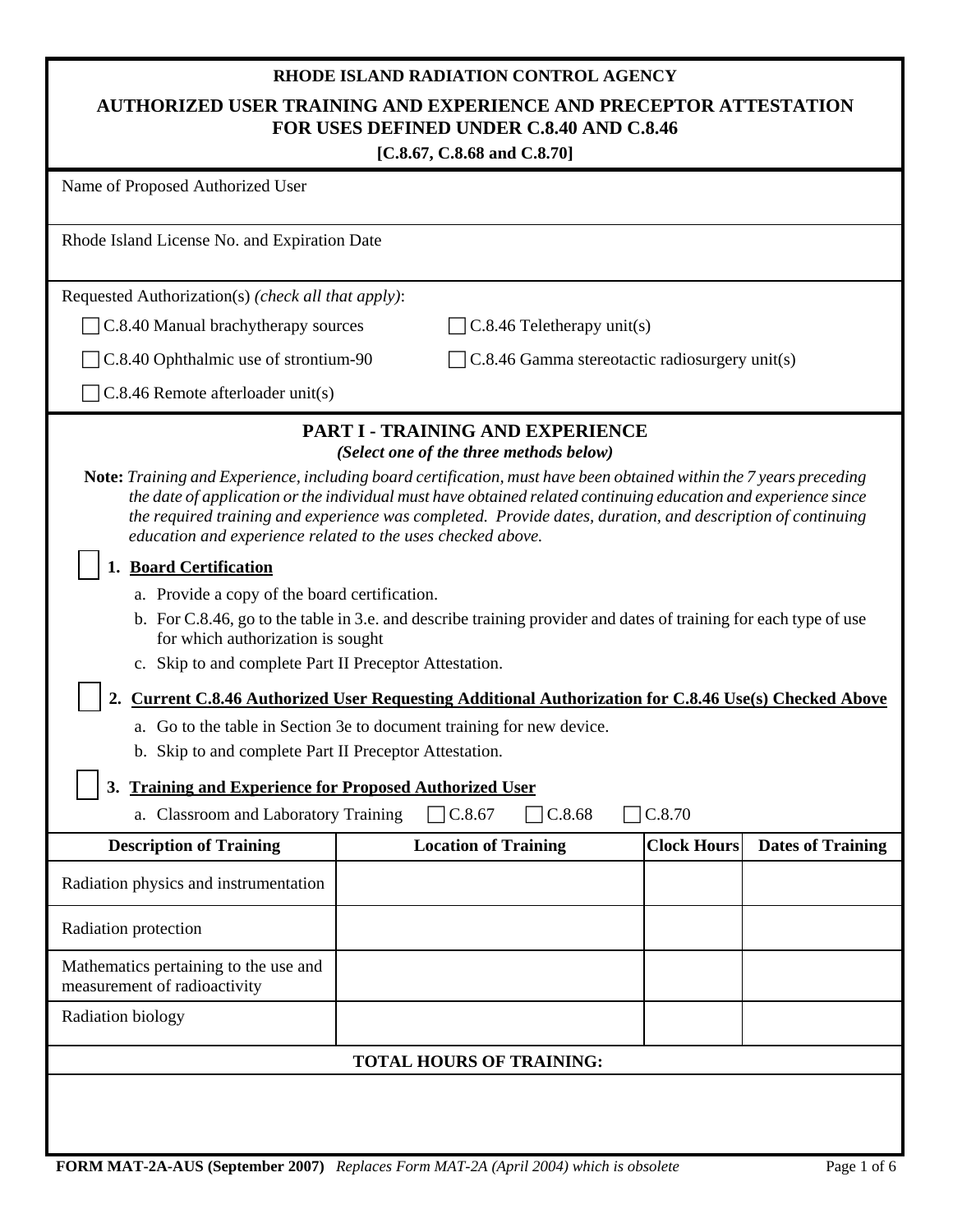## **RHODE ISLAND RADIATION CONTROL AGENCY**

## **AUTHORIZED USER TRAINING AND EXPERIENCE AND PRECEPTOR ATTESTATION [continued]**

#### **3. Training and Experience for Proposed Authorized User [continued]**

b. Supervised Work and Clinical Experience for C.8.67 (*If more than one supervising individual is necessary to document supervised training, provide multiple copies of this page*.)

SUPERVISED WORK EXPERIENCE | TOTAL HOURS OF EXPERIENCE:

| <b>Description of Experience</b><br><b>Must Include:</b>                                                              | <b>Location of Experience/License or Permit</b><br><b>Number of Facility</b>  |  |                                                                              | Confirm                    | <b>Dates of Experience</b> |
|-----------------------------------------------------------------------------------------------------------------------|-------------------------------------------------------------------------------|--|------------------------------------------------------------------------------|----------------------------|----------------------------|
| Ordering, receiving, and<br>unpacking radioactive materials<br>safely and performing the<br>related radiation surveys |                                                                               |  |                                                                              | $\vert$ Yes<br>$\neg$ No   |                            |
| Checking survey meters for<br>proper operation                                                                        |                                                                               |  |                                                                              | Yes<br>$\n  o$             |                            |
| Preparing, implanting, and<br>safely removing brachytherapy<br>sources                                                |                                                                               |  |                                                                              | $\exists$ Yes<br>$\neg$ No |                            |
| Maintaining running<br>inventories of material on hand                                                                |                                                                               |  |                                                                              | Yes<br>$\overline{\bf No}$ |                            |
| Using administrative controls<br>to prevent a medical event<br>involving the use of radioactive<br>material           |                                                                               |  |                                                                              | $\exists$ Yes<br>$\neg$ No |                            |
| Using procedures to contain<br>spilled radioactive material<br>safely and using proper<br>decontamination procedures  |                                                                               |  |                                                                              | Yes<br>$\neg$ No           |                            |
| Clinical experience in radiation<br>oncology as part of an approved<br>formal training program                        |                                                                               |  | <b>Location of Experience/License or Permit</b><br><b>Number of Facility</b> |                            | <b>Dates of Experience</b> |
| Approved by:                                                                                                          |                                                                               |  |                                                                              |                            |                            |
| Residency Review Committee for<br>Radiation Oncology of the ACGME                                                     |                                                                               |  |                                                                              |                            |                            |
| Royal College of Physicians and<br><b>Surgeons of Canada</b>                                                          |                                                                               |  |                                                                              |                            |                            |
| Committee on Postdoctoral Training<br>of the American Osteopathic<br>Association                                      |                                                                               |  |                                                                              |                            |                            |
| Supervising Individual                                                                                                | License/Permit Number listing supervising individual<br>as an authorized user |  |                                                                              |                            |                            |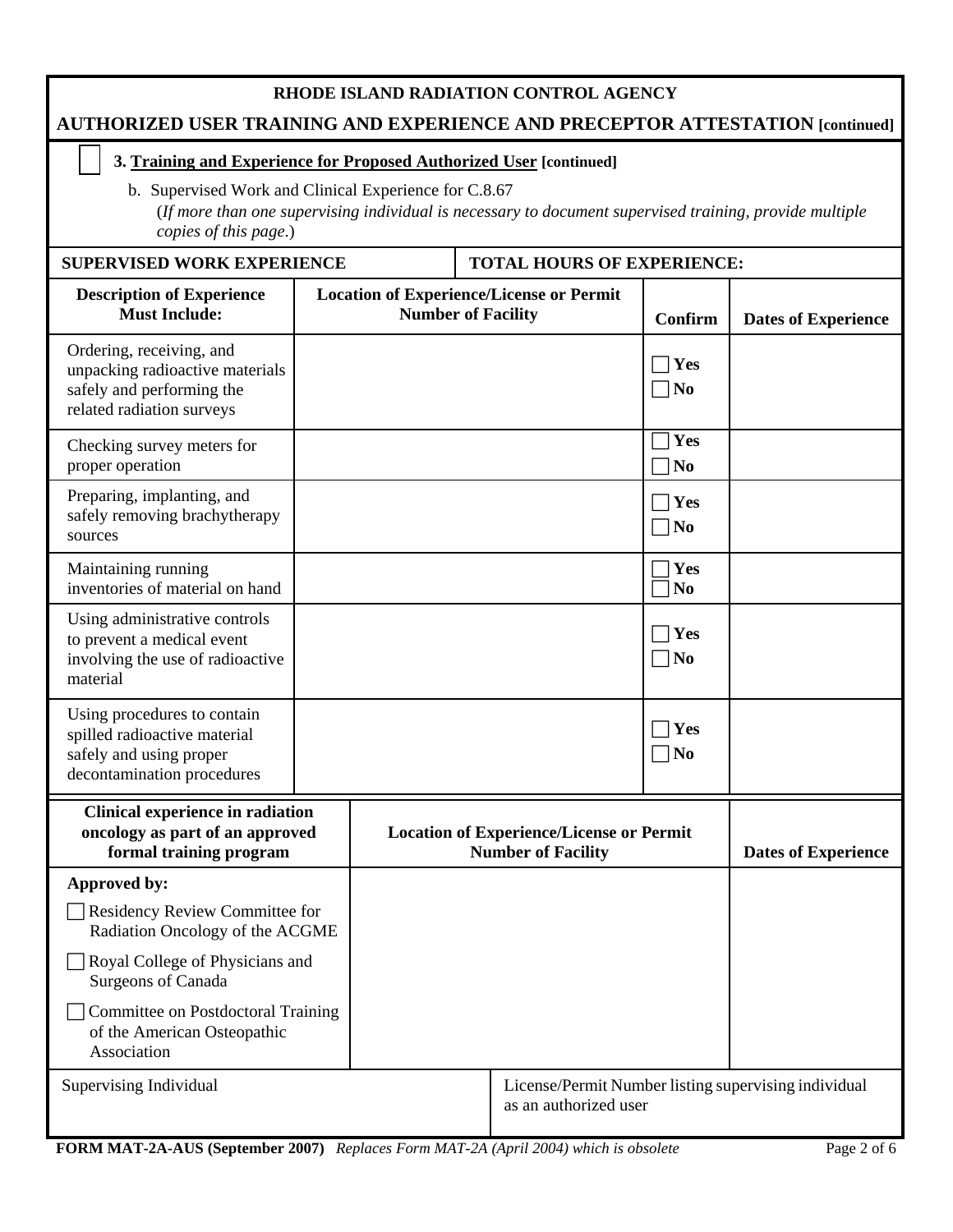| RHODE ISLAND RADIATION CONTROL AGENCY<br>AUTHORIZED USER TRAINING AND EXPERIENCE AND PRECEPTOR ATTESTATION [continued]                                                                                                                                      |                                                       |                                                                              |                                   |                                                      |                                         |  |
|-------------------------------------------------------------------------------------------------------------------------------------------------------------------------------------------------------------------------------------------------------------|-------------------------------------------------------|------------------------------------------------------------------------------|-----------------------------------|------------------------------------------------------|-----------------------------------------|--|
| 3. Training and Experience for Proposed Authorized User [continued]                                                                                                                                                                                         |                                                       |                                                                              |                                   |                                                      |                                         |  |
| c. Supervised Clinical Experience for C.8.68                                                                                                                                                                                                                |                                                       |                                                                              |                                   |                                                      |                                         |  |
| <b>Description of Experience</b>                                                                                                                                                                                                                            |                                                       | <b>Location of Experience/License or Permit</b><br><b>Number of Facility</b> |                                   |                                                      | Dates of<br><b>Experience</b>           |  |
| Use of strontium-90 for ophthalmic<br>treatment, including: examination<br>of each individual to be treated;<br>calculation of the dose to be<br>administered; administration of the<br>dose; and follow up and review of<br>each individual's case history |                                                       |                                                                              |                                   |                                                      |                                         |  |
| Supervising Individual                                                                                                                                                                                                                                      | as an authorized user                                 |                                                                              |                                   | License/Permit Number listing supervising individual |                                         |  |
| Remote afterloader unit(s)                                                                                                                                                                                                                                  | d. Supervised Work and Clinical Experience for C.8.70 |                                                                              | Teletherapy unit(s)               |                                                      | Gamma stereotactic radiosurgery unit(s) |  |
| <b>SUPERVISED WORK EXPERIENCE</b>                                                                                                                                                                                                                           |                                                       |                                                                              | <b>TOTAL HOURS OF EXPERIENCE:</b> |                                                      |                                         |  |
| <b>Description of Experience</b><br><b>Must Include:</b>                                                                                                                                                                                                    |                                                       | <b>Location of Experience/License or Permit</b><br><b>Number of Facility</b> |                                   |                                                      | <b>Dates of Experience</b>              |  |
| Reviewing full calibration<br>measurements and periodic<br>spot-checks                                                                                                                                                                                      |                                                       |                                                                              |                                   |                                                      |                                         |  |
| Preparing treatment plans and<br>calculating treatment doses and<br>times                                                                                                                                                                                   |                                                       |                                                                              |                                   |                                                      |                                         |  |
| Using administrative controls<br>to prevent a medical event<br>involving the use of radioactive<br>material                                                                                                                                                 |                                                       |                                                                              |                                   |                                                      |                                         |  |
| Implementing emergency<br>procedures to be followed in<br>the event of the abnormal<br>operation of the medical unit or<br>console                                                                                                                          |                                                       |                                                                              |                                   |                                                      |                                         |  |
| Checking and using survey<br>meters                                                                                                                                                                                                                         |                                                       |                                                                              |                                   |                                                      |                                         |  |
| Selecting the proper dose and<br>how it is to be administered                                                                                                                                                                                               |                                                       |                                                                              |                                   |                                                      |                                         |  |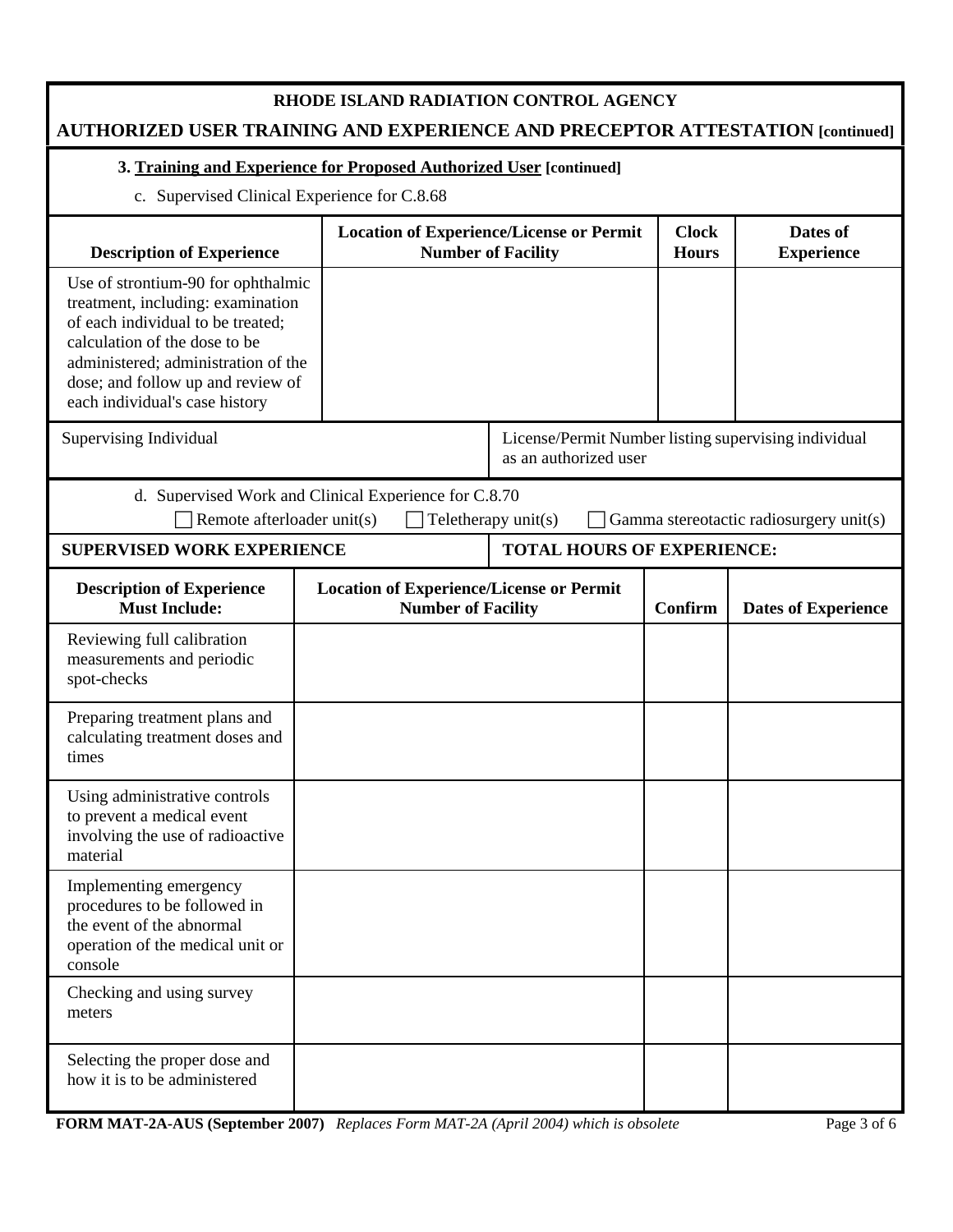| RHODE ISLAND RADIATION CONTROL AGENCY<br>AUTHORIZED USER TRAINING AND EXPERIENCE AND PRECEPTOR ATTESTATION [continued]                                                                 |                                                                                                                 |                                                                              |                                                                               |                                           |  |  |
|----------------------------------------------------------------------------------------------------------------------------------------------------------------------------------------|-----------------------------------------------------------------------------------------------------------------|------------------------------------------------------------------------------|-------------------------------------------------------------------------------|-------------------------------------------|--|--|
| 3. Training and Experience for Proposed Authorized User [continued]                                                                                                                    |                                                                                                                 |                                                                              |                                                                               |                                           |  |  |
|                                                                                                                                                                                        |                                                                                                                 |                                                                              | d. Supervised Work and Clinical Experience for C.8.70 [continued]             |                                           |  |  |
| Clinical experience in radiation<br>oncology as part of an approved<br>formal training program                                                                                         |                                                                                                                 | <b>Location of Experience/License or Permit</b><br><b>Number of Facility</b> | <b>Dates of Experience</b>                                                    |                                           |  |  |
| Approved by:                                                                                                                                                                           |                                                                                                                 |                                                                              |                                                                               |                                           |  |  |
| Residency Review Committee for<br>Radiation Oncology of the ACGME                                                                                                                      |                                                                                                                 |                                                                              |                                                                               |                                           |  |  |
| Royal College of Physicians and<br><b>Surgeons of Canada</b>                                                                                                                           |                                                                                                                 |                                                                              |                                                                               |                                           |  |  |
| Committee on Postdoctoral Training<br>of the American Osteopathic<br>Association                                                                                                       |                                                                                                                 |                                                                              |                                                                               |                                           |  |  |
| Supervising Individual                                                                                                                                                                 |                                                                                                                 |                                                                              | License/Permit Number listing supervising individual as<br>an authorized user |                                           |  |  |
| sought.                                                                                                                                                                                | e. For C.8.46, describe training provider and dates of training for each type of use for which authorization is |                                                                              |                                                                               |                                           |  |  |
| <b>Description of Training</b>                                                                                                                                                         |                                                                                                                 |                                                                              | <b>Training Provider and Dates</b>                                            |                                           |  |  |
|                                                                                                                                                                                        | <b>Remote Afterloader</b>                                                                                       |                                                                              | <b>Teletherapy</b>                                                            | <b>Gamma Stereotactic</b><br>Radiosurgery |  |  |
| Device operation                                                                                                                                                                       |                                                                                                                 |                                                                              |                                                                               |                                           |  |  |
| Safety procedures for the<br>device use                                                                                                                                                |                                                                                                                 |                                                                              |                                                                               |                                           |  |  |
| Clinical use of the device                                                                                                                                                             |                                                                                                                 |                                                                              |                                                                               |                                           |  |  |
| Supervising Individual**                                                                                                                                                               |                                                                                                                 |                                                                              | License/Permit Number listing supervising individual as<br>an authorized user |                                           |  |  |
| Authorized for the following types of use:                                                                                                                                             |                                                                                                                 |                                                                              |                                                                               |                                           |  |  |
| Teletherapy unit(s)<br>Remote afterloader unit(s)<br>Gamma stereotactic radiosurgery unit(s)                                                                                           |                                                                                                                 |                                                                              |                                                                               |                                           |  |  |
| **If training was provided by supervising individual. (If more than one supervising individual is necessary to document<br>supervised training, provide multiple copies of this page.) |                                                                                                                 |                                                                              |                                                                               |                                           |  |  |
| f. Provide completed Part II Preceptor Attestation                                                                                                                                     |                                                                                                                 |                                                                              |                                                                               |                                           |  |  |
| FORM MAT-2A-AUS (September 2007) Replaces Form MAT-2A (April 2004) which is obsolete<br>Page 4 of 6                                                                                    |                                                                                                                 |                                                                              |                                                                               |                                           |  |  |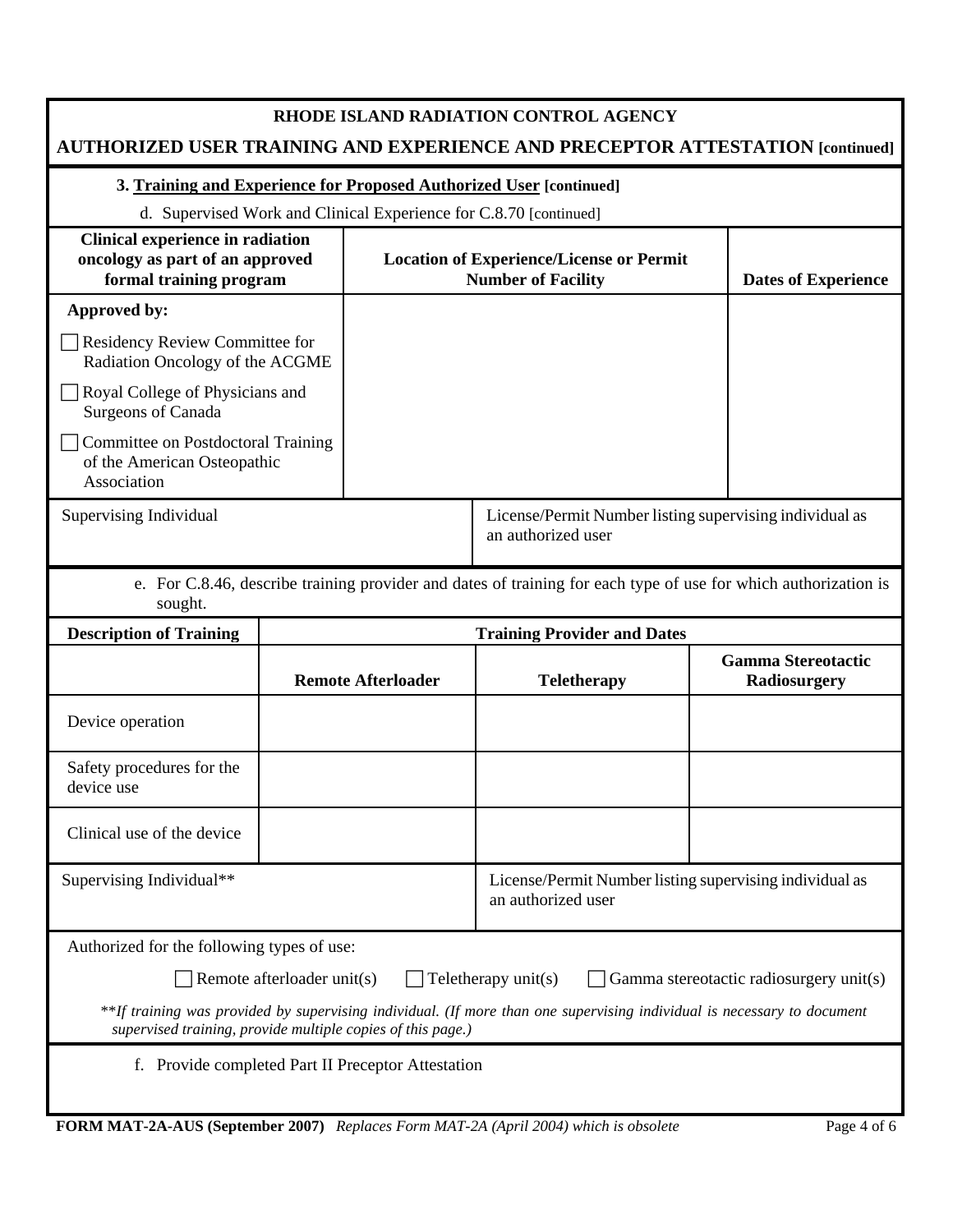## **RHODE ISLAND RADIATION CONTROL AGENCY**

## **AUTHORIZED USER TRAINING AND EXPERIENCE AND PRECEPTOR ATTESTATION [continued]**

## **PART II - PRECEPTOR ATTESTATION**

**Note:** *This part must be completed by the individual's preceptor. The preceptor does not have to be the supervising individual as long as the preceptor provides, directs, or verifies training and experience required. If more than one preceptor is necessary to document experience, obtain a separate preceptor statement from each.*

#### **First Section**

**Check one of the following for each use requested:**

#### **For C.8.67:**

#### **Board Certification**

 $\prod$  I attest that

*Name of Proposed Authorized User*

has satisfactorily completed the requirements in  $C.8.67(a)(1)$  and has achieved a level of competency sufficient to function independently as an authorized user of manual brachytherapy sources for the medical uses authorized under C.8.

**OR** 

#### **Training and Experience**

 $\Box$  I attest that

*Name of Proposed Authorized User*

has satisfactorily completed the 200 hours of classroom and laboratory training, 500 hours of supervised work experience, and 3 years of supervised clinical experience in radiation oncology, as required by C.8.67(b)(1) and (b)(2), and has achieved a level of competency sufficient to function independently as an authorized user of manual brachytherapy sources for the medical uses authorized under C.8.40.

### **For C.8.68:**

 $\Box$  I attest that

 *Name of Proposed Authorized User* 

has satisfactorily completed the 24 hours of classroom and laboratory training applicable to the medical use of strontium-90 for ophthalmic radiotherapy, has used strontium-90 for ophthalmic treatment of 5 individuals, as required by C.8.68(b), and has achieved a level of competency sufficient to function independently as an authorized user of strontium-90 for ophthalmic use.

#### **Second Section**

**For C.8.70:** 

#### **Board Certification**

 $\Box$  I attest that

*Name of Proposed Authorized User*

has satisfactorily completed the requirements in C.8.70(a)(1).

**OR** 

#### **Training and Experience**

 $\Box$  I attest that

*Name of Proposed Authorized User*

has satisfactorily completed 200 hours of classroom and laboratory training, 500 hours of supervised work experience, and 3 years of supervised clinical experience in radiation therapy, as required by C.8.70(b)(1) and  $(b)(2)$ .

**AND**